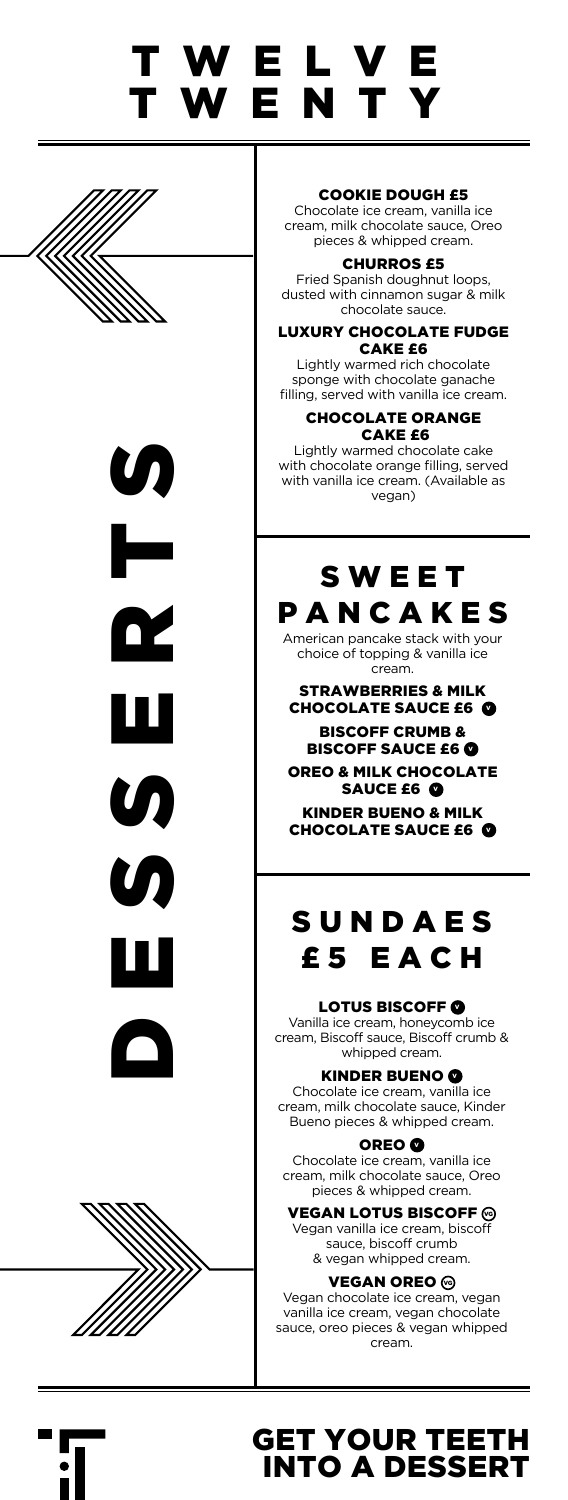### BOTTLES

BUDWEISER £4 CORONA £4

HEINEKEN 0% £3 DARTMOOR JAIL ALE £4

### SOFT DRINKS

RED BULL £2.70 BOTTLED COCA COLA OR DIET COKE £2.20

APPLETISER OR ORANGE FANTA £2.40

SPARKLING OR STILL WATER £1.80

???? £4 Choose from: Pineapple & coconut, Passion Fruit & Orange

DRAUGHT £3.20 Choose from: cola, Diet Coke or lemonade

FRUIT SHOOT £1.80 Choose from orange or blackcurrant

### HOT DRINKS

AMERICANO £2.50 LATTE £2.75 TEA £2.75

CAPPUCCINO £2.75 TEA DECAF £2.75 HOT CHOCOLATE £3

### DRAUGHT

VISIT OUR ONLINE ORDERING SITE FOR OUR LATEST DRAUGHT PRODUCTS

## MOCKTAILS

VIRGIN DAQUIRI Strawberry puree, lime juice & lemonade

MOCK-JITO Fresh mint, lime juice, sugar syrup & lemonade

£5 EACH OR 2 FOR £8

### DESIGNATED DRIVER

Orange, pineapple, cranberry juice & grenadine

#### VIRGIN PASSION

Passion fruit puree, vanilla syrup, orange juice and a shot of lemonade

### COCKTAILS 2 FOR £12

MOJITO £7 White rum, lime, mint, lemonade

LONG ISLAND £7.50 Rum, gin, vodka, tequila, triple sec, lemon juice, cola

> RASPBERRY COOLER £7 Vodka, Chambord & lemomade

PINA COLADA £7 White rum, coconut rum, cream, pineapple juice

PORNSTAR MARTINI £7.50 Vodka, passion fruit puree, orange juice, sugar syrup. Served with prosecco chaser

SEX ON THE CLOCKTOWER £7 Vodka, peach schnapps, cranberry & orange juice

> GIN BRAMBLE £7 Gin, lemon, sugar & creme de cassis

BAHAMA MAMA £6.50 Malibu, creme de banane, pineapple & grenadine

> ESPRESSO MARTINI £7 Vodka, fresh coffee, vanilla syrup

DAIQUIRI £7 Vodka, strawberry puree, lime juice and lemonade

### P R E M I U M COCKTAILS 2 FOR £15

#### VANILLA AND PASSIONFRUIT MOJITO £9

Spiced rum, real passion puree, vanilla syrup, mint, lime juice & soda

#### DISARONNO SOUR £8.50

Disaronno, falernum, angoustura bitters, lemon, sugar, egg white

### ZOMBIE PUNCH £9.50

Overproof rum, spiced rum, white rum, falernum, absinth (premixed), angoustura bitters, passion puree, lime juice, pineapple Juice

MAI TAI £8.50

Spiced rum, Triple sec, falernum, lime, orgeat syrup, Angoustura

OLD J PINEAPPLE MOJITO £9

Pineapple rum, simple syrup, lime juice, mint, ginger beer

CHERRY BAKEWELL FIZZ £7

Disaronno, lime juice, cranberry juice, lemonade

### COCKTAILS & WINES BEERS & CIDERS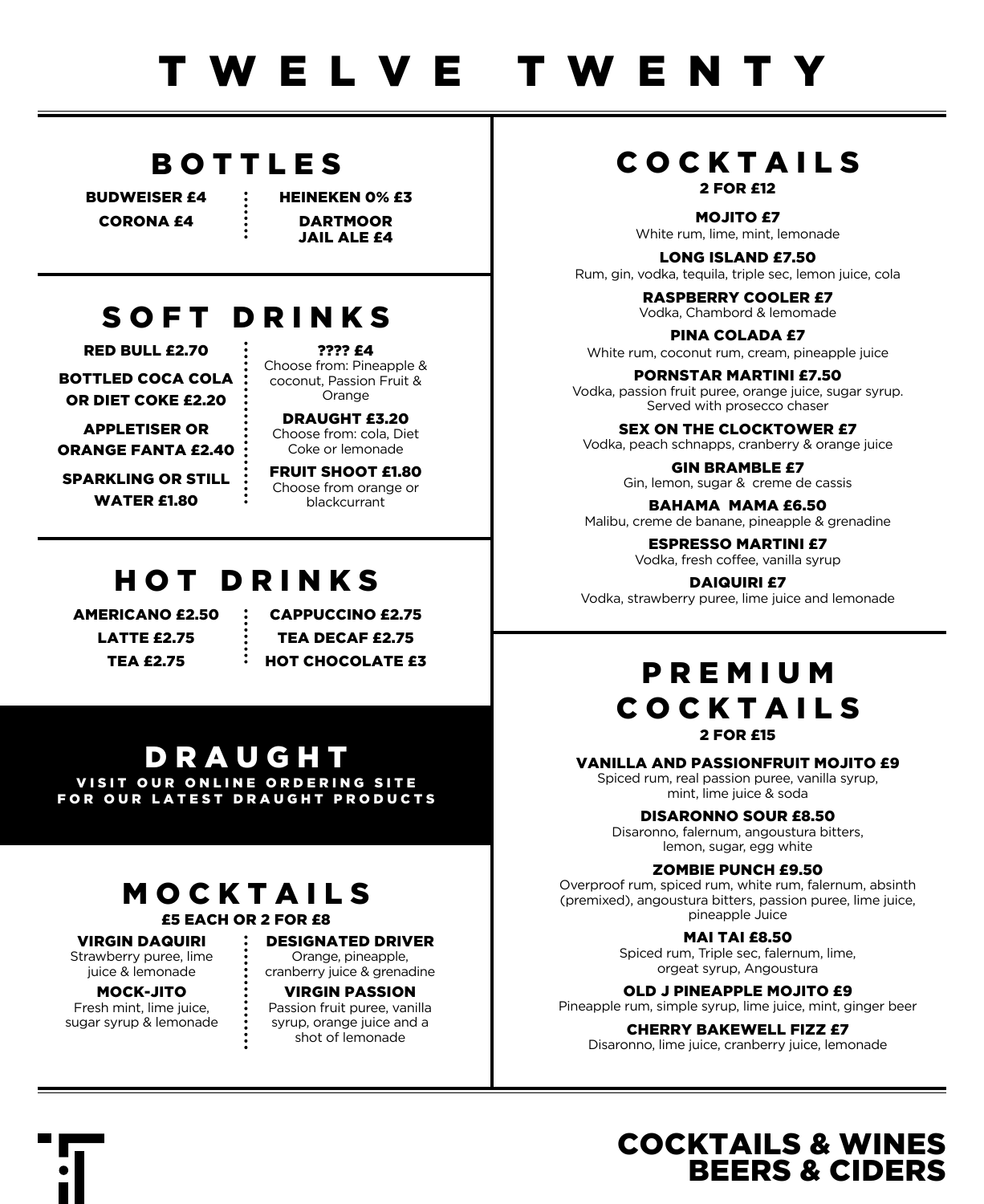### BREAKFAST

### TOASTED BAGUETTE  $f2@$

Served with butter or **S** vegetable spread Sweet options: strawberry jam  $\mathcal{O}_1$ , marmite  $\mathcal{O}_2$ , Nutella or marmalade <a>

#### BREKKIE & BREW £7

2 sausages, 2 streaky bacon, 2 hash brown, fried egg, baked beans and toast. Served with tea, coffee or juice.

#### VEGGIE BREKKIE & BREW £8 @ (VEGAN ON REQUEST)

2 Richmond meat free sausages, fried egg, 2 hash browns, baked beans, tomato, button mushrooms and toast. Served with tea, coffee or juice.

#### DRINK OPTIONS: BLACK/WHITE COFFEE, BREAKFAST TEA, ORANGE, APPLE, PINEAPPLE OR CRANBERRY JUICE

#### FULL MONTY £9

3 sausages, 3 streaky bacon, 2 hash browns, fried egg, baked beans, grilled tomato, button mushrooms and toast.

### SMOOTHIES £4

STRAWBERRY & BANANA @ **PASSION FRUIT & ORANGE** @ RASPBERRY & APPLE  $\circledcirc$ **PINEAPPLE & COCONUT**  $\circledcirc$ 

### PANCAKES

American pancake stack with your choice of topping:

STRAWBERRIES & MILK CHOCOLATE SAUCE £6 BISCOFF CRUMB & BISCOFF SAUCE £6 STREAKY BACON & MAPLE SYRUP £7

OREO & MILK CHOCOLATE SAUCE £6 STREAKY BACON & MAPLE SYRUP £7

STREAKY BACON, SAUSAGES & MAPLE SYRUP £8

### **BREKKIE** BAGUETTE & BREW

Toasted Spanish barra gallega baguette with your choice of filling & drink.

STREAKY BACON £4.50

CHIPOLATA SAUSAGE £4.50

BACON & SAUSAGE £5

BACON & EGG £5 SAUSAGE & EGG £5

BACON, SASUSAGE & EGG £5.50

RICHMOND MEAT FREE SAUSAGES  $65 \, \text{\textdegree}$ 

DRINK OPTIONS: BLACK/WHITE COFFEE, BREAKFAST TEA, ORANGE, APPLE, PINEAPPLE OR CRANBERRY JUICE

### I'LL TAKE AN EXTRA

When the great isn't quite great enough, make the breakfast of your dreams by adding any of the below

2 BLACK PUDDING

2 SIGNATURE CHIPOLATAS

**AVOCADO ⓒ** 

2 STREAKY BACON

2 RICHMOND MEAT FREE SAUSAGES @

**BAKED BEANS** 

**GRILLED TOMATO** 

2 HASH BROWNS  $\circledcirc$ 

**EGG @** 

**BUTTON MUSHROOMS** 

**FRIED BREAD @** 

**EGGY BREAD @** 

### £1.25 EACH OR 2 FOR £2

LET'S DO A BRUNCH THING

10AM - 1PM

All our food is prepared in a kitchen where nuts, gluten and other allergens are present. Our dish descriptions do not include all ingredients. If you have a food allergy, please let us know before ordering. Full allergen information is available on request. Our seafood, meat and poultry dishes have been carefully filleted however some small bones may remain. All dishes are subject to availability. All prices include VAT at the current rate.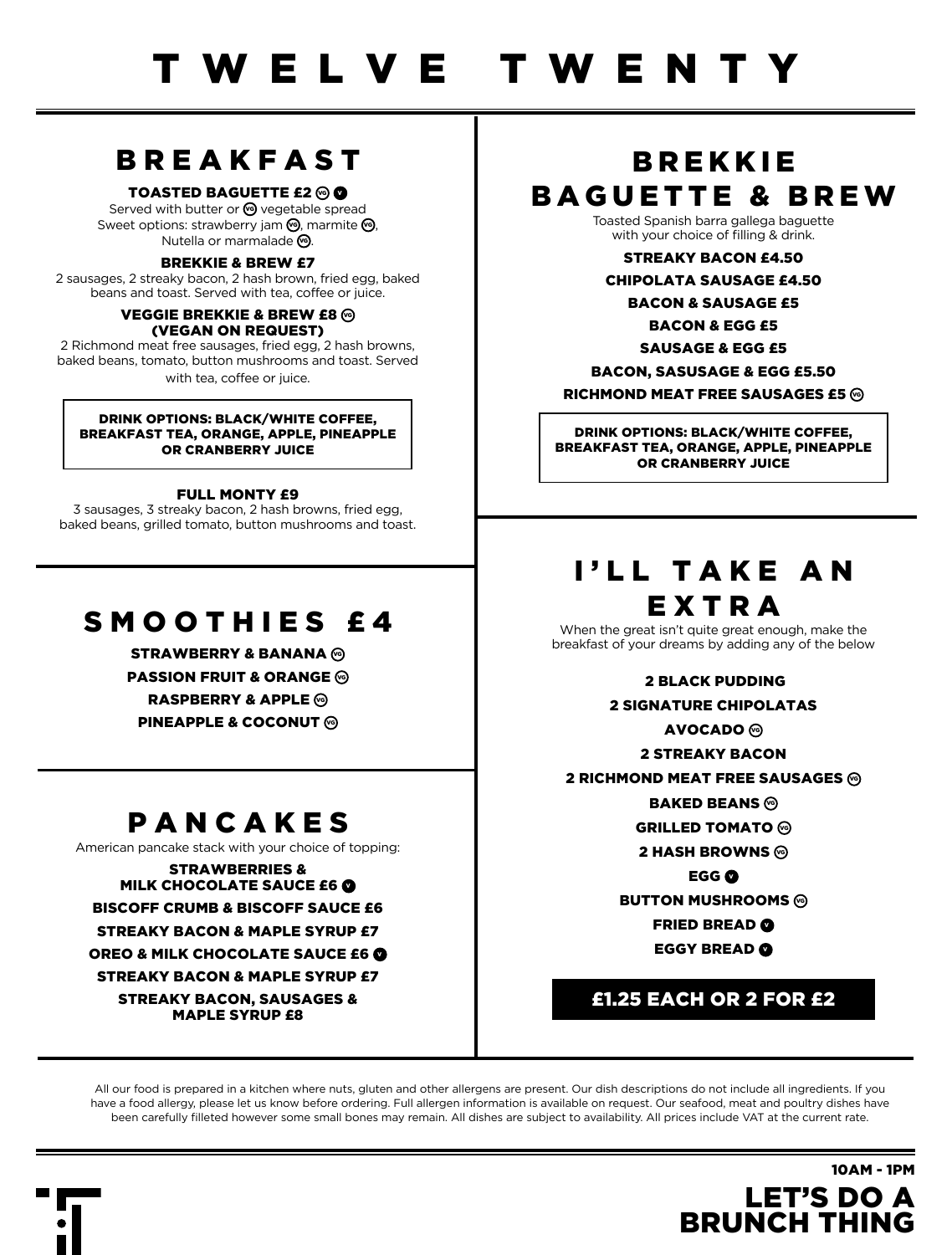### SMALL PLATES SERVED 12-9PM

**NACHOS £6 O** Hand cut corn tortilla chips, cheese tomato chutney.

**VEGAN NACHOS £6 @** Hand cut corn tortilla chips, vegan cheese & tomato chutney.

CAMEMBERT DIPPERS £6.50 Breaded camembert dippers served with red onion jam.

PAN FRIED KING PRAWNS £6 Fresh chilli, red onion, chorizo & king prawn pan fried and finished with garlic butter.

MAPLE GLAZED TOFU £6.50  $\circledcirc$ Pan fried red onion, mixed peppers, potato chunks & Fried tofu chunks glazed with maple and chilli syrup

GARLIC BREAD £5 Focaccia romana flat bread, smothered in garlic butter and baked.

ADD CHEESE £1

SOUTHERN FRIED TOFU £5.50 % Tofu sticks Coated in house seasoning and served with a sweet chilli dip.

CHICKEN STRIPS £5.50 Coated in house seasoning and served with a BBQ dip.

BELLY PORK £6.50 Pan fried red onion, mixed peppers, Potato chunks & Crispy belly pork chunks glazed with maple and chilli syrup

FALAFEL £5.50  $\odot$ Moroccan spiced chickpea and mixed herb falafel balls served with tomato chutney dip.

HALLOUMI FRIES £6 @ Fried until golden crisp, Served with sweet chilli dip.

GOATS CHEESE £5.50 Beer battered & glazed with honey and fresh orange.

COD CHUNKS £6 Battered cod chunks with sweet chilli sauce & wedge of lemon.

CALAMARI £6 Freshly fried squid with garlic mayo & wedge of lemon.

### 3 DISHES FOR £15 OR AS PRICED





SERVED 12-3PM

Filled Spanish barra gallega baguette with side salad & nachos.

### ADD FRIES £1

CHORIZO & HALLOUMI £6.50 CHICKEN & BACON £6 BACON, LETTUCE & TOMATO £6 SAUSAGE & RED ONION JAM £6 CHEDDAR  $£5.50$   $@$ MEAT FREE SAUSAGE & RED ONION  $JAM$  fr $\mathcal G$ FRIED TOFU, LETTUCE, TOMATO & **MAYO** £6 <sup>©</sup>



 $\ddot{\cdot}$ 

Mixed salad leaves, tomato, onion, cucumber, mixed peppers, balsamic glaze, coleslaw & lightly salted nachos.

> CHICKEN & BACON £9 **GOATS CHEESE & OLIVE £9 @** HALLOUMI £8.50 C CHORIZO & HALLOUMI £9.50 MOROCCAN SPICED FALAFEL £9 @ FRIED TOFU  $£8.50$  % KING PRAWN & CHORIZO £9.50

> > S I D E S SERVED 12-9PM SKIN ON FRIES £3 @

> > > ADD CHEESE £1

TOASTED BAGUETTE & BUTTER  $f2@$ SIDE SALAD £3 @ **COLESLAW £2 ®** OLIVES  $£2.50$   $\odot$ **MASH POTATO £3 @** 

### SOMETHING LITTLE OR SOMETHING TO SHARE